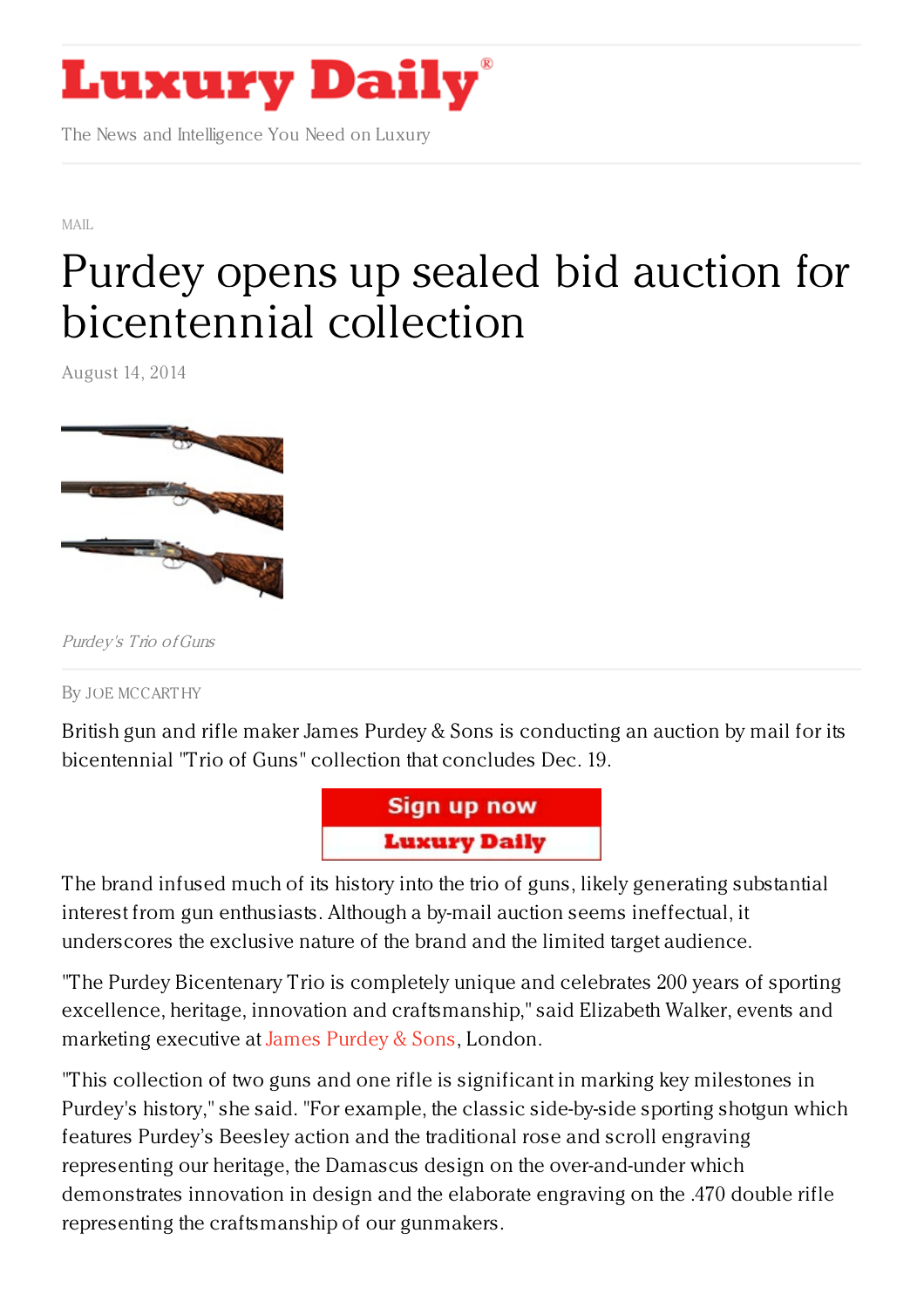"The owner of this unique piece of artistry will have the rarefied opportunity to possess a piece of Purdey's history."

Trio for one

Purdey first unveiled its trio of guns, of which it has produced a single set, at the start of the year.



Purdey Trio Express Rifle

Purdey's Trio collection features guns that highlight the brand's skill and attention to detail throughout its 200-year history. Each gun will be stamped with Purdey's bicentenary mark and a special serial number (see [story](https://www.luxurydaily.com/purdey-underscores-heritage-with-craftsmanship-effort/)).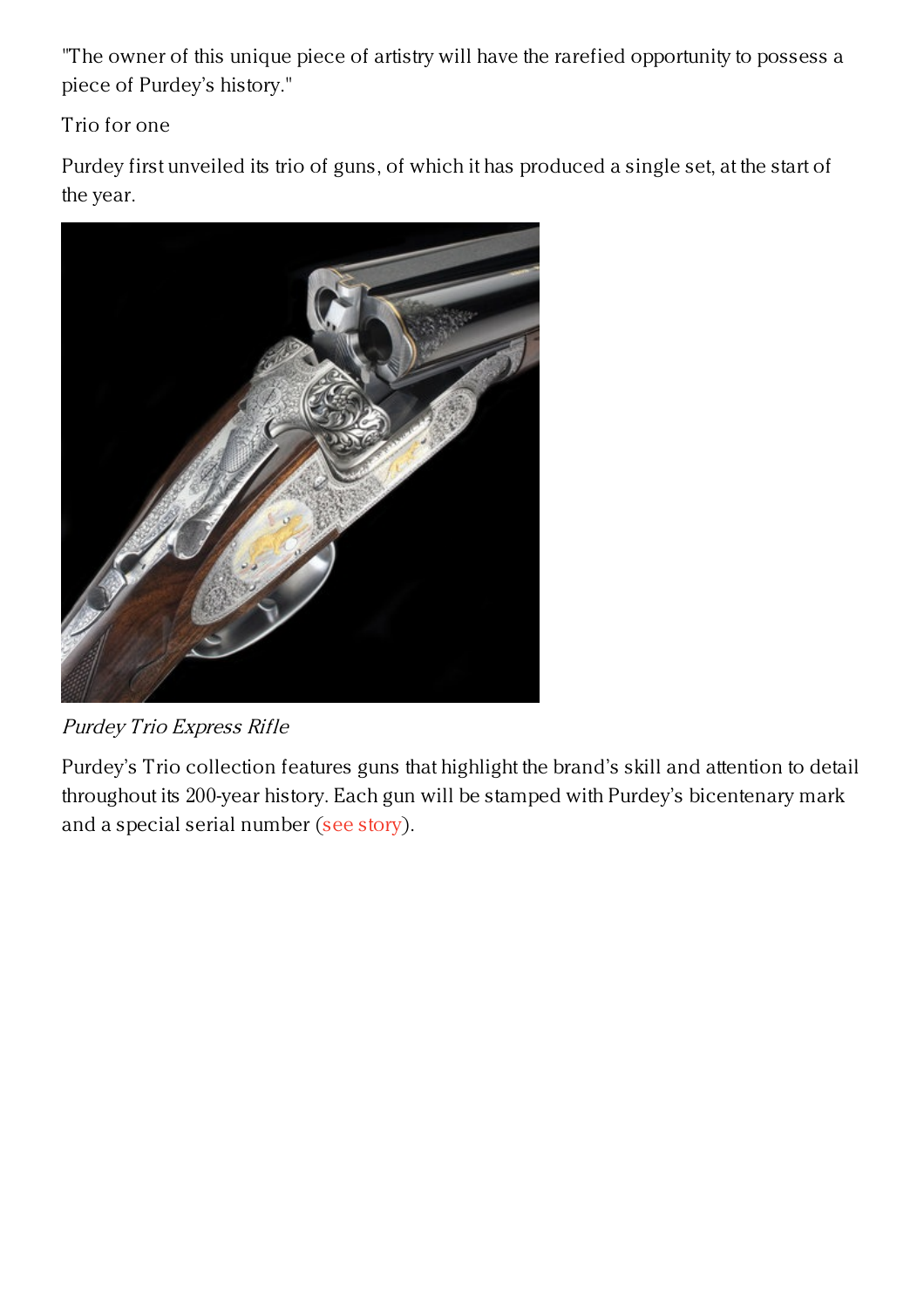

Purdey Trio Damascus Over and Under 20-bore

The set includes two shotguns and one double rifle, along with an oak and leather travel case and a custom-built glass display case.



Purdey Trio Side-By-Side 12-bore